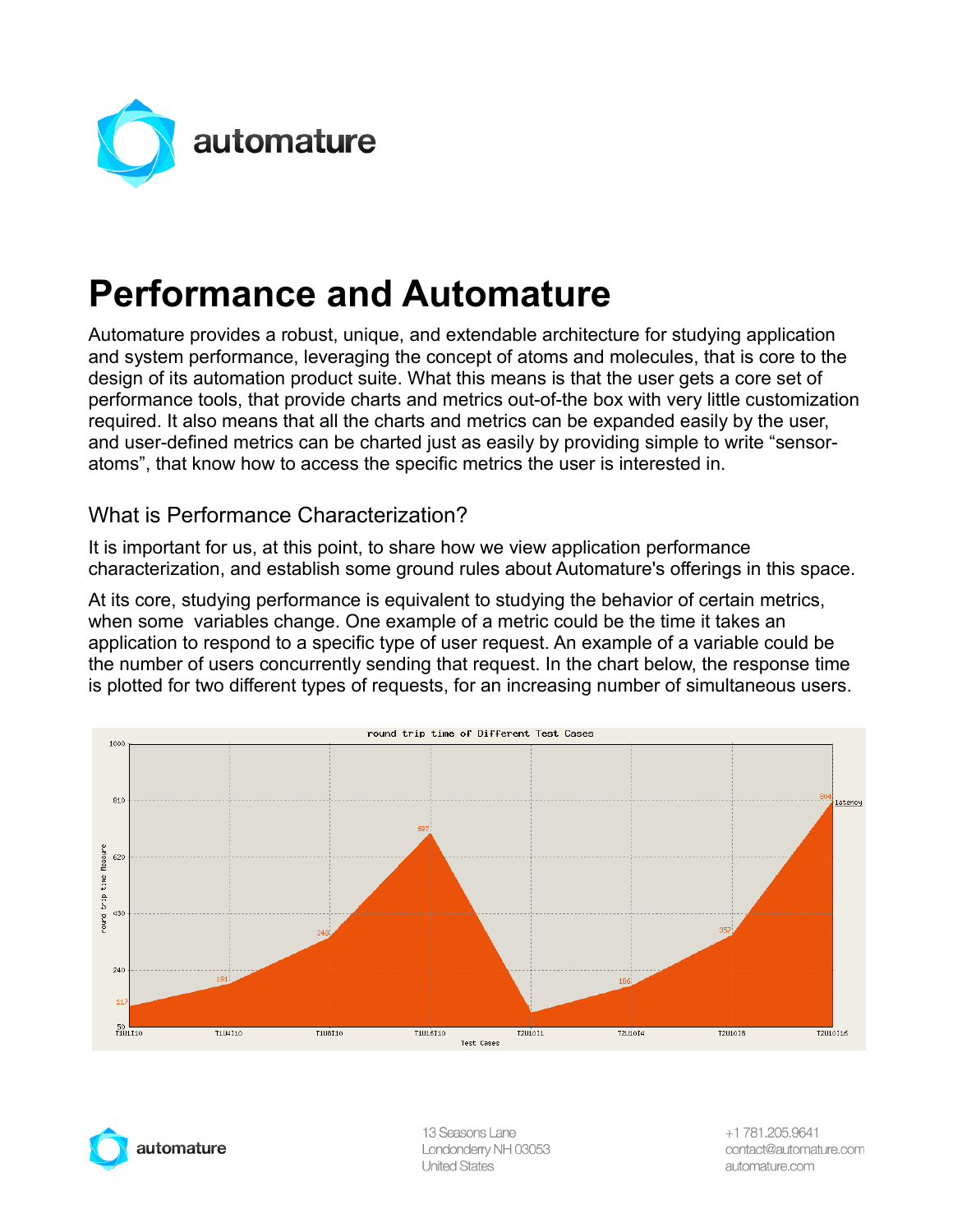The goal of a performance study is to find which variables have the most influence on the behavior of the chosen metrics, with the intent to forecast how the system would behave in a production environment, so that the application, or the system can be tuned in advance to meet the demands placed on it, under specified loads.

To state it another way, the goal is really to stress test the application, to verify that it will meet its performance targets, but done in a way, that exposes the exact nature of its failings in a manner, that can be acted upon.

## *Design goals for this architecture*

By clearly defining the responsibility of each component participating in a study, this architecture has been specifically designed to maximize the flexibility by allowing users to enhance the performance characterization in many ways, without having to re-engineer major parts of the system. The load simulation (i.e. the specific mix of the transactions) is completely decoupled from the specific metrics that need to be measured, as well as the variables that need to be modified in each experiment. The user can add to one, without having to worry about the other aspects of the experiment.





13 Seasons Lane Londonderry NH 03053 **United States** 

+1 781.205.9641 contact@automature.com automature.com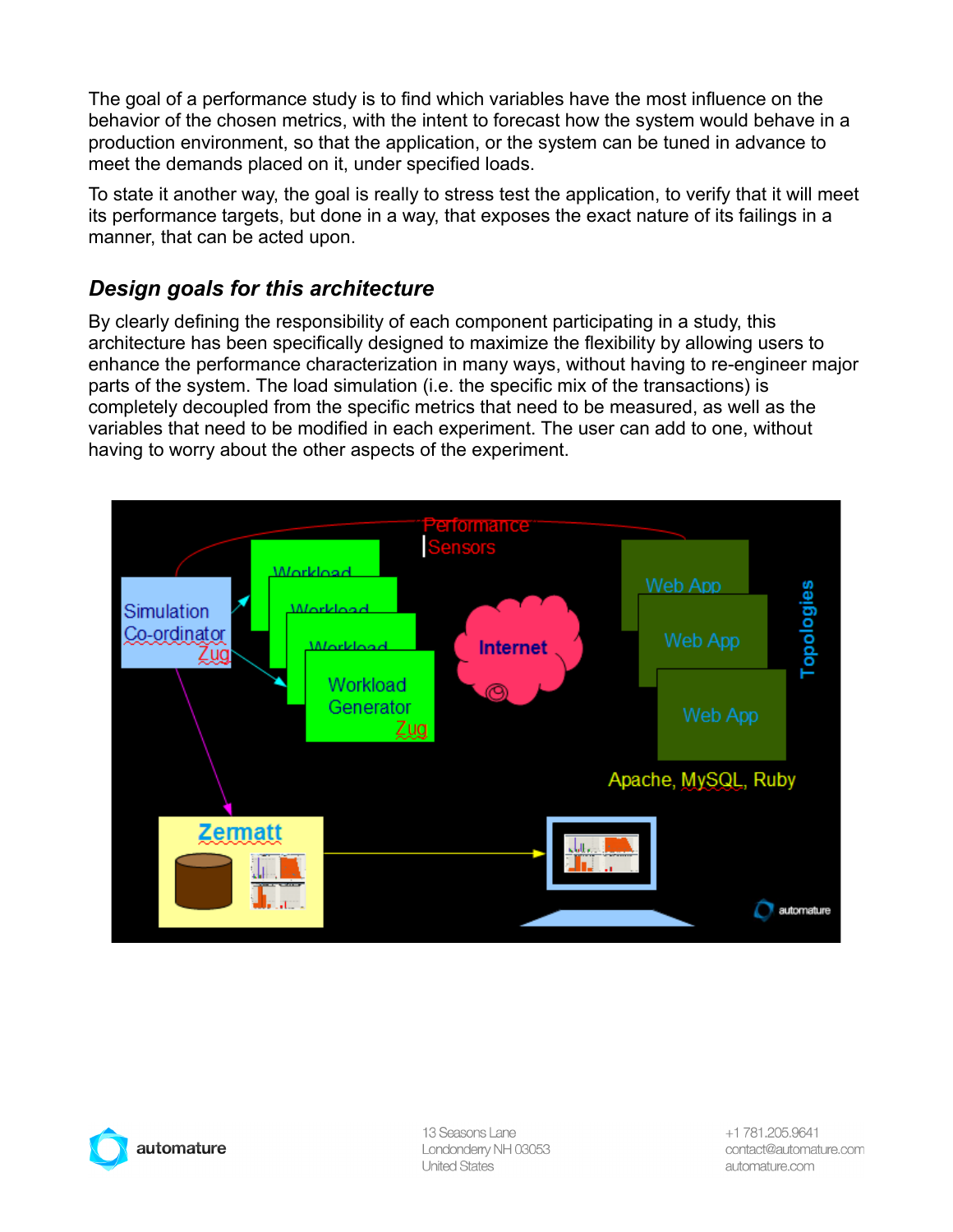#### How do we measure?

In order to do measurements, we need to simulate a load, consisting of a typical mix of the types of user requests, that we expect the system to be able handle.

The HW setup consists of the following components, viz.

- One Load Coordinator
- One or more workload Simulators
- $\Box$  A server, or server farm where the application under study executes.

The assumption here is that, typically, the requests can be made through web services, or simulating browser based interactions, though other application types can also be supported.

#### **The Load Coordinator**

This is the machine, designated to act as a master to the workload simulators. Its role is to orchestrate the load, by distributing the responsibilities to a group of workload simulators, waiting until the job is complete, and then probing the machines, whose behavior was the target for the study (i.e. the machine where the application is deployed) to recover the metrics.

It needs to be configured with the following settings, viz.

- $\Box$  The number of workload simulators
- The number of concurrent users each workload simulator will emulate
- $\Box$  The location of the server system, where the application under study is running
- $\Box$  The processes on the server system, deemed to be significant to the study
- $\Box$  The metrics of those processes, we need to monitor
- $\Box$  The specific types of request that will need to be simulated

#### **Workload Simulators**

These are the machines, which are responsible for generating the requests, which the application will need process and to respond to. The coordinator tells each machine how many concurrent users should be simulated, and how long the simulation needs to run. The workload simulators do not need to be aware of the existence of their peers. At the end of the simulation, each machine reports its findings back to the coordinator.

The simulators get their marching orders from the coordinator. The simulators are identically configured, and work on a preloaded set of request types, sent to them by the coordinator. They are not aware that they are participating in a performance characterization study.



13 Seasons Lane Londonderry NH 03053 **United States**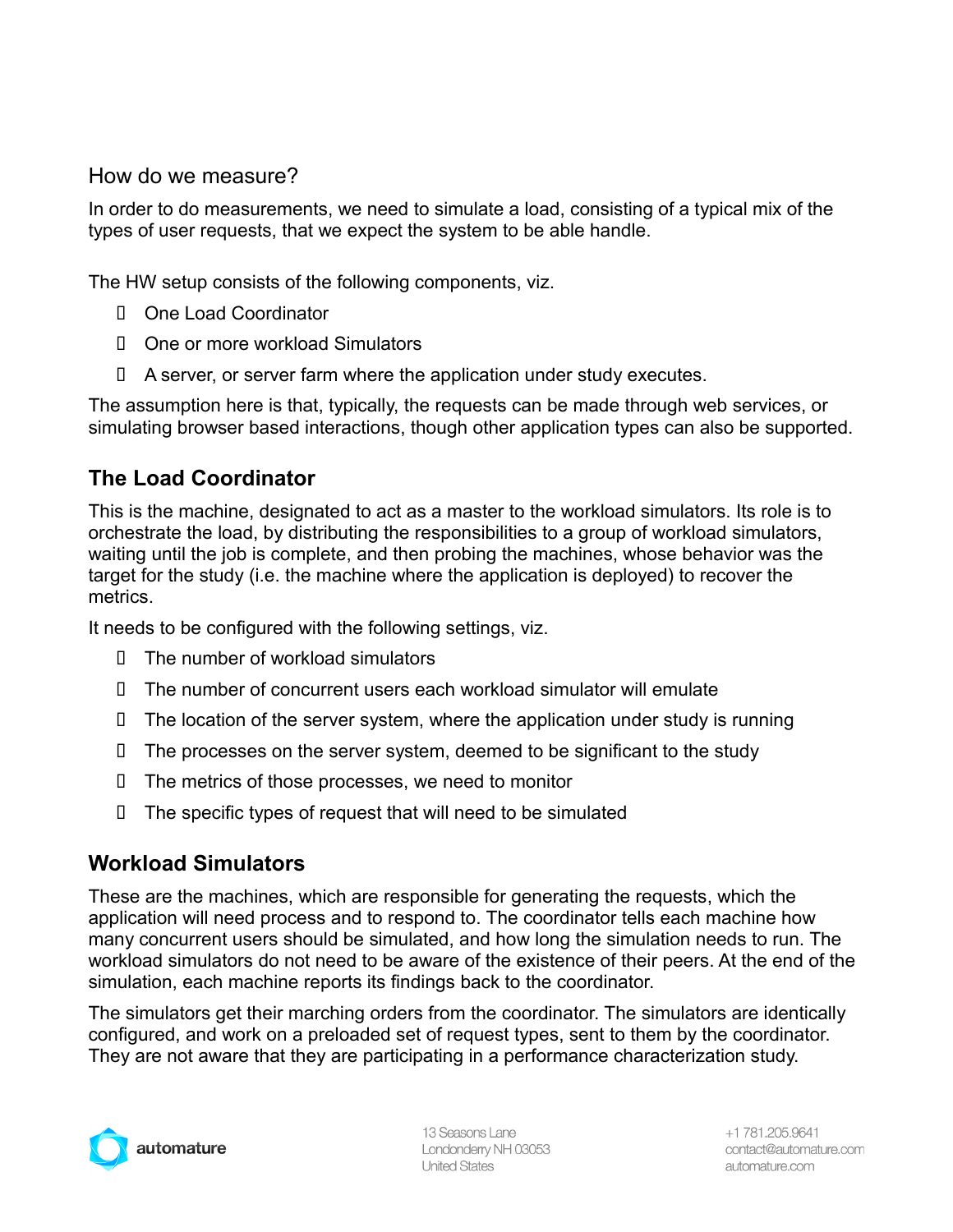## The metrics

- **I** Response time
- **I** CPU usage by system logic
- **I** CPU usage by application logic
- D Disk I/O rate by specific processes
- Network I/O rate by specific processes

#### The variables

- **I** Request type
- Number of Users
- **I** Type of System
- **I** Application Version

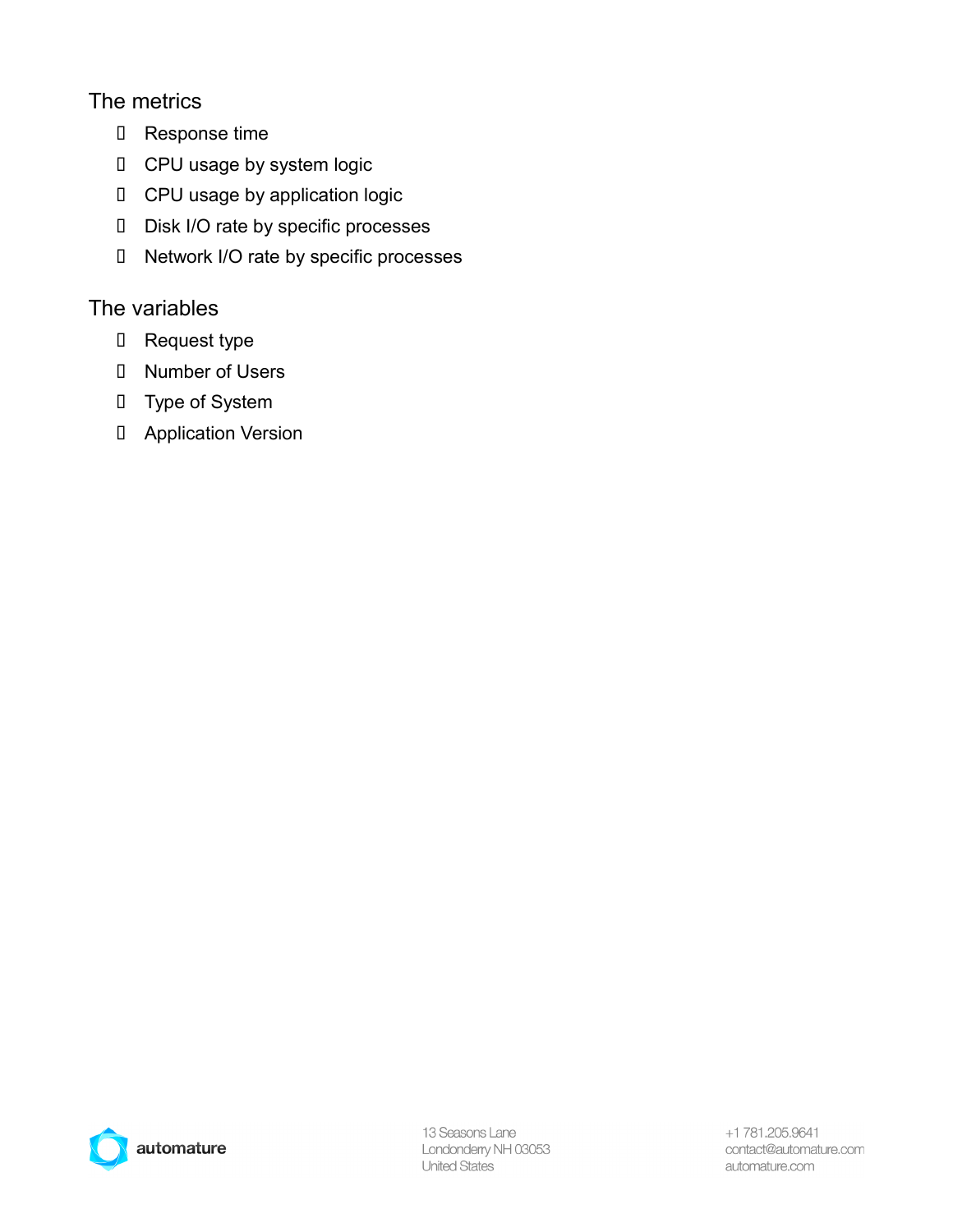## **The charts**

| <b>Chart What</b>                                        | Compare What?<br>$(X-Axis)$                                               | <b>Individual Metrics</b><br>$(Y-Axis)$              |
|----------------------------------------------------------|---------------------------------------------------------------------------|------------------------------------------------------|
| For each specific<br>application release and<br>workload | All selected topologies (varying<br>number of CPU cores)                  | Response Time,<br>CPU usage, Disk IO,<br>Network I/O |
| For each topology and<br>application release             | All different workloads                                                   |                                                      |
| For a given workload or<br>scenario                      | Multiple application releases<br>across each topology                     |                                                      |
|                                                          | Multiple application releases<br>across all topologies<br>(avg, min, max) |                                                      |

The following are examples of some of the charts that are available for viewing after each simulation.

## *Chart to compare a metric for a specific workload type across multiple releases on individual topologies*





13 Seasons Lane Londonderry NH 03053 **United States**